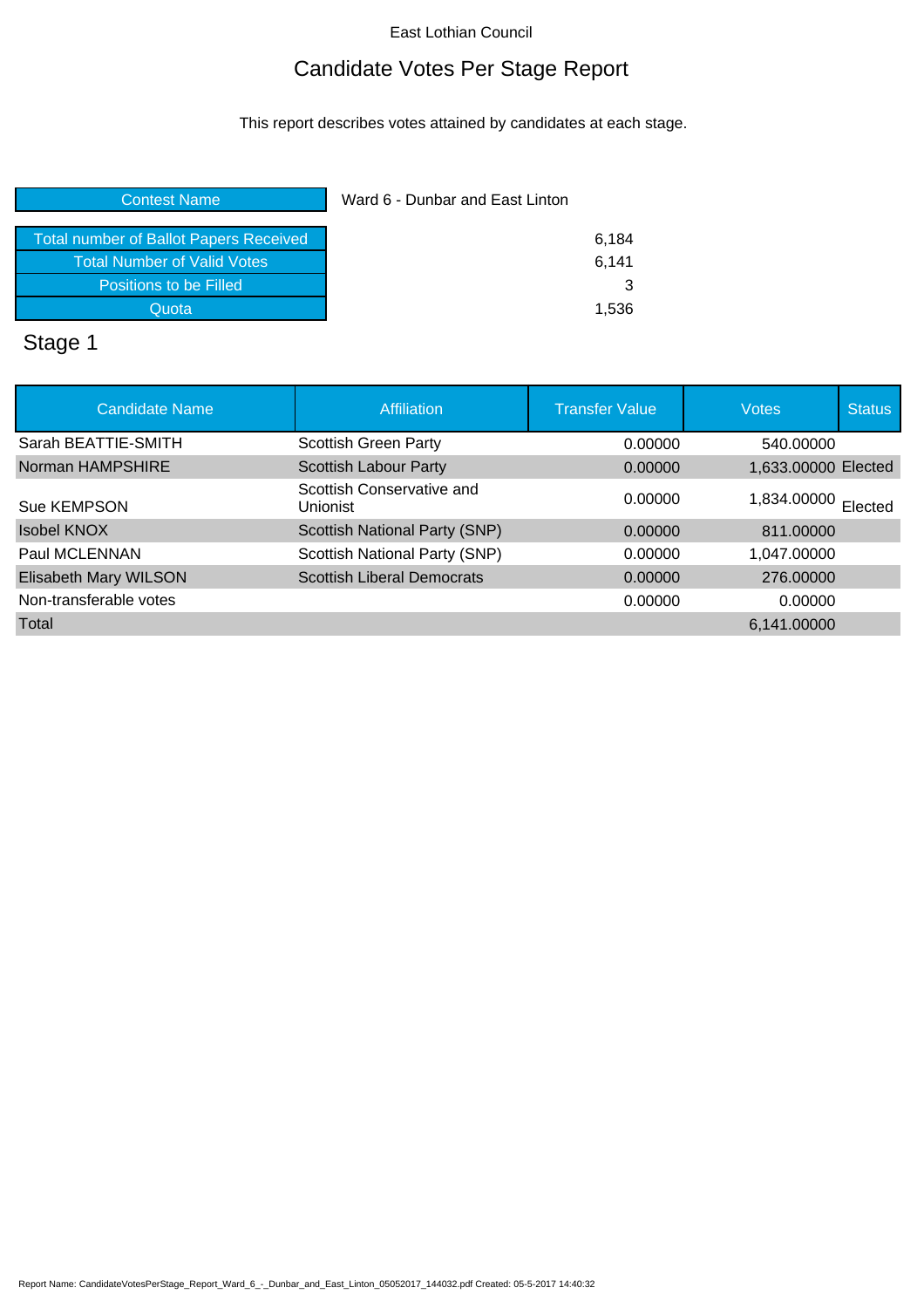## Candidate Votes Per Stage Report

This report describes votes attained by candidates at each stage.

## Stage 2

# Surplus of Sue KEMPSON

| <b>Candidate Name</b>  | Affiliation                           | <b>Transfer Value</b> | <b>Votes</b> | <b>Status</b> |
|------------------------|---------------------------------------|-----------------------|--------------|---------------|
| Sarah BEATTIE-SMITH    | <b>Scottish Green Party</b>           | 28.59648              | 568.59648    |               |
| Norman HAMPSHIRE       | <b>Scottish Labour Party</b>          | 0.00000               | 1,633.00000  |               |
| Sue KEMPSON            | Scottish Conservative and<br>Unionist | -298.00000            | 1.536.00000  |               |
| <b>Isobel KNOX</b>     | <b>Scottish National Party (SNP)</b>  | 8.28648               | 819.28648    |               |
| Paul MCLENNAN          | Scottish National Party (SNP)         | 6.82416               | 1,053.82416  |               |
| Elisabeth Mary WILSON  | <b>Scottish Liberal Democrats</b>     | 115.84824             | 391.84824    |               |
| Non-transferable votes |                                       | 138.44464             | 138.44464    |               |
| Total                  |                                       |                       | 6,141.00000  |               |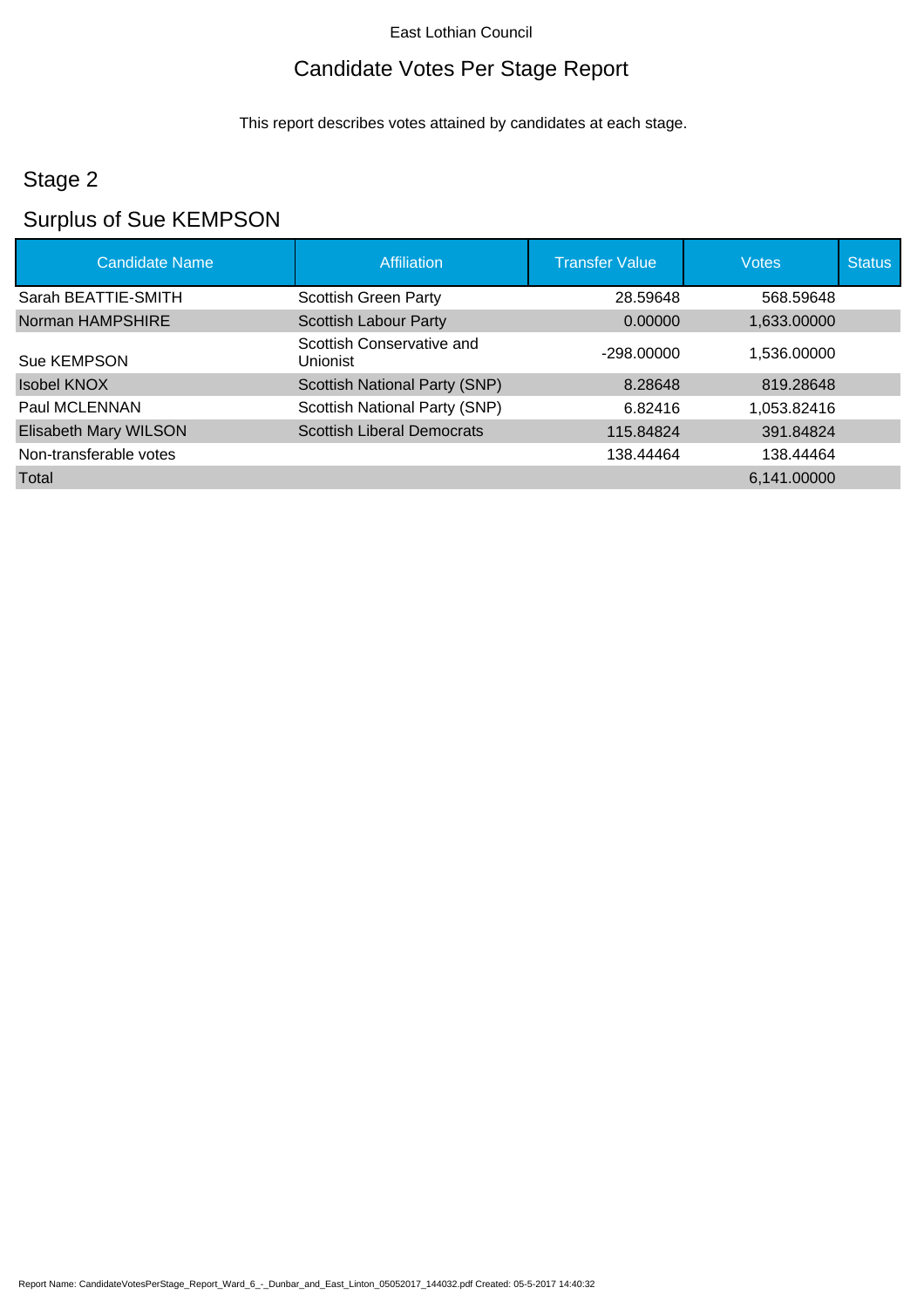## Candidate Votes Per Stage Report

This report describes votes attained by candidates at each stage.

## Stage 3

## Surplus of Norman HAMPSHIRE

| <b>Candidate Name</b>  | Affiliation                           | <b>Transfer Value</b> | <b>Votes</b> | <b>Status</b> |
|------------------------|---------------------------------------|-----------------------|--------------|---------------|
| Sarah BEATTIE-SMITH    | <b>Scottish Green Party</b>           | 15.61957              | 584.21605    |               |
| Norman HAMPSHIRE       | <b>Scottish Labour Party</b>          | $-97.00000$           | 1,536.00000  |               |
| Sue KEMPSON            | Scottish Conservative and<br>Unionist | 0.00000               | 1,536.00000  |               |
| <b>Isobel KNOX</b>     | Scottish National Party (SNP)         | 8.37399               | 827.66047    |               |
| Paul MCLENNAN          | Scottish National Party (SNP)         | 9.97752               | 1,063.80168  |               |
| Elisabeth Mary WILSON  | <b>Scottish Liberal Democrats</b>     | 28.86354              | 420.71178    |               |
| Non-transferable votes |                                       | 34.16538              | 172.61002    |               |
| Total                  |                                       |                       | 6,141.00000  |               |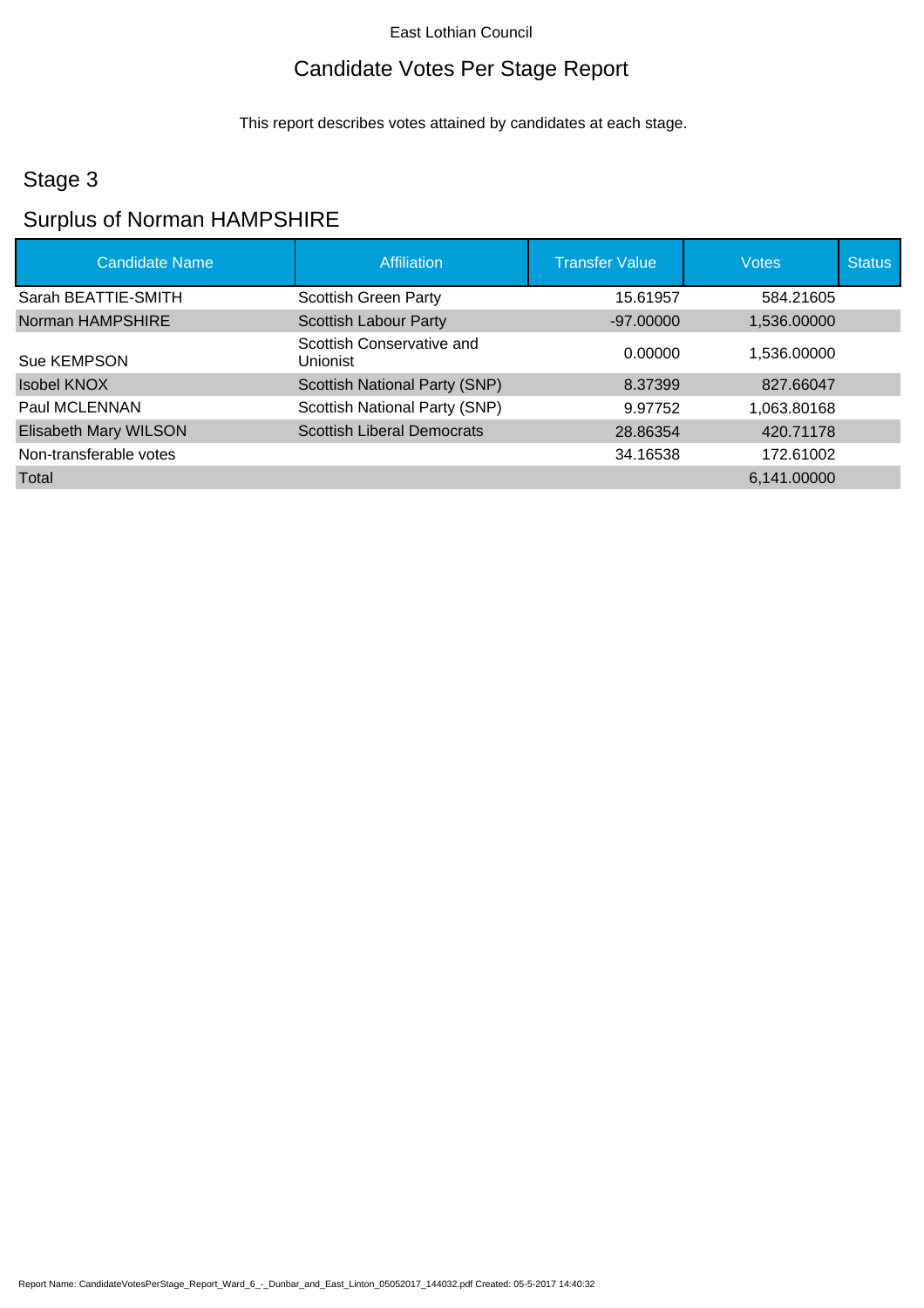## Candidate Votes Per Stage Report

This report describes votes attained by candidates at each stage.

#### Stage 4

#### Exclusion of Elisabeth Mary WILSON

| <b>Candidate Name</b>  | Affiliation                           | <b>Transfer Value</b> | <b>Votes</b> | <b>Status</b> |
|------------------------|---------------------------------------|-----------------------|--------------|---------------|
| Sarah BEATTIE-SMITH    | <b>Scottish Green Party</b>           | 177.08283             | 761.29888    |               |
| Norman HAMPSHIRE       | <b>Scottish Labour Party</b>          | 0.00000               | 1,536.00000  |               |
| Sue KEMPSON            | Scottish Conservative and<br>Unionist | 0.00000               | 1,536.00000  |               |
| <b>Isobel KNOX</b>     | <b>Scottish National Party (SNP)</b>  | 24.09386              | 851.75433    |               |
| Paul MCLENNAN          | Scottish National Party (SNP)         | 30.35317              | 1,094.15485  |               |
| Elisabeth Mary WILSON  | <b>Scottish Liberal Democrats</b>     | -420.71178            | 0.00000      |               |
| Non-transferable votes |                                       | 189.18192             | 361.79194    |               |
| Total                  |                                       |                       | 6,141.00000  |               |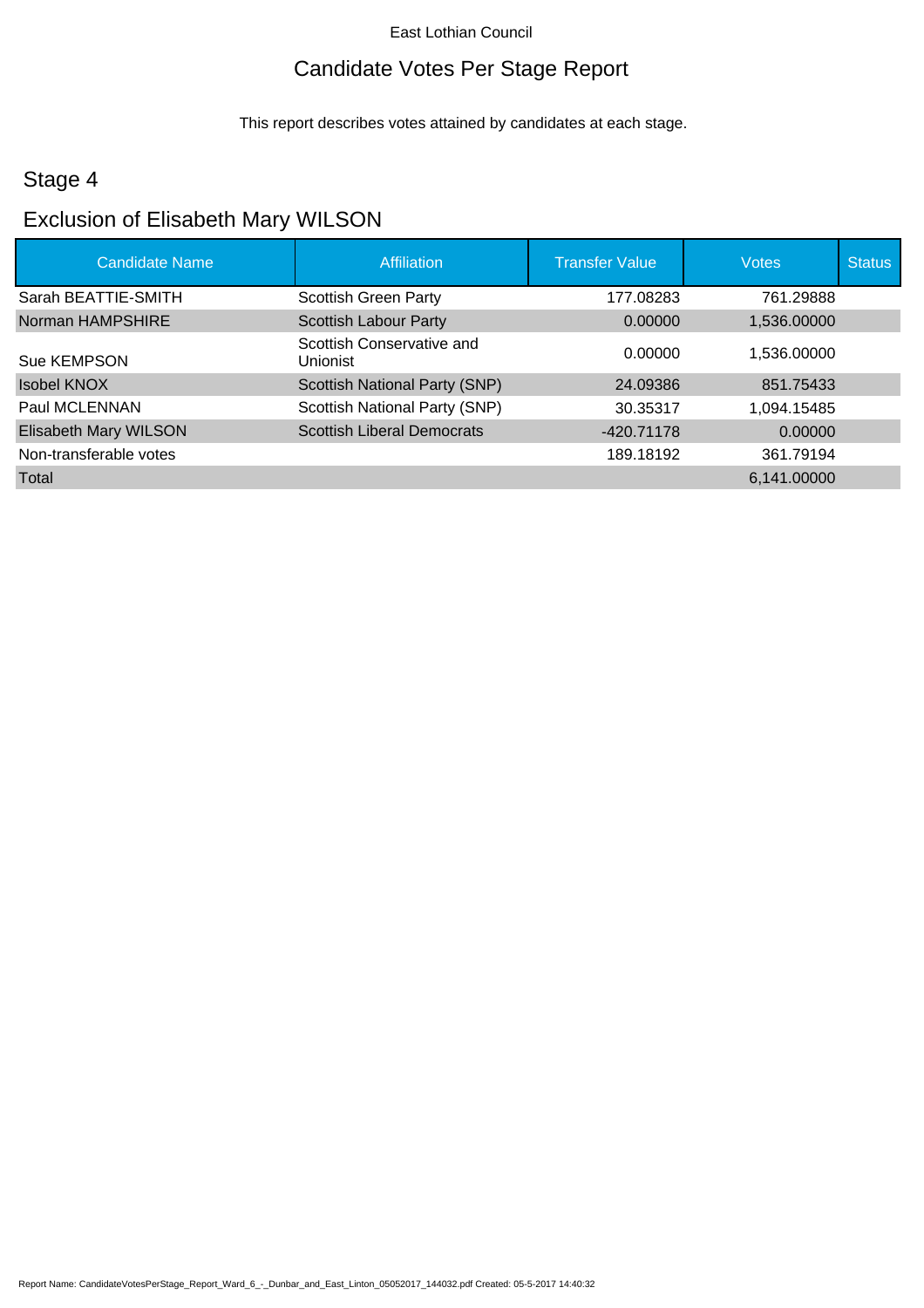## Candidate Votes Per Stage Report

This report describes votes attained by candidates at each stage.

## Stage 5

# Exclusion of Sarah BEATTIE-SMITH

| <b>Candidate Name</b>  | Affiliation                           | <b>Transfer Value</b> | <b>Votes</b> | <b>Status</b> |
|------------------------|---------------------------------------|-----------------------|--------------|---------------|
| Sarah BEATTIE-SMITH    | <b>Scottish Green Party</b>           | -761.29888            | 0.00000      |               |
| Norman HAMPSHIRE       | <b>Scottish Labour Party</b>          | 0.00000               | 1,536.00000  |               |
| Sue KEMPSON            | Scottish Conservative and<br>Unionist | 0.00000               | 1.536.00000  |               |
| <b>Isobel KNOX</b>     | Scottish National Party (SNP)         | 325.06553             | 1,176.81986  |               |
| Paul MCLENNAN          | Scottish National Party (SNP)         | 105.03756             | 1,199.19241  |               |
| Elisabeth Mary WILSON  | <b>Scottish Liberal Democrats</b>     | 0.00000               | 0.00000      |               |
| Non-transferable votes |                                       | 331.19579             | 692.98773    |               |
| Total                  |                                       |                       | 6,141.00000  |               |